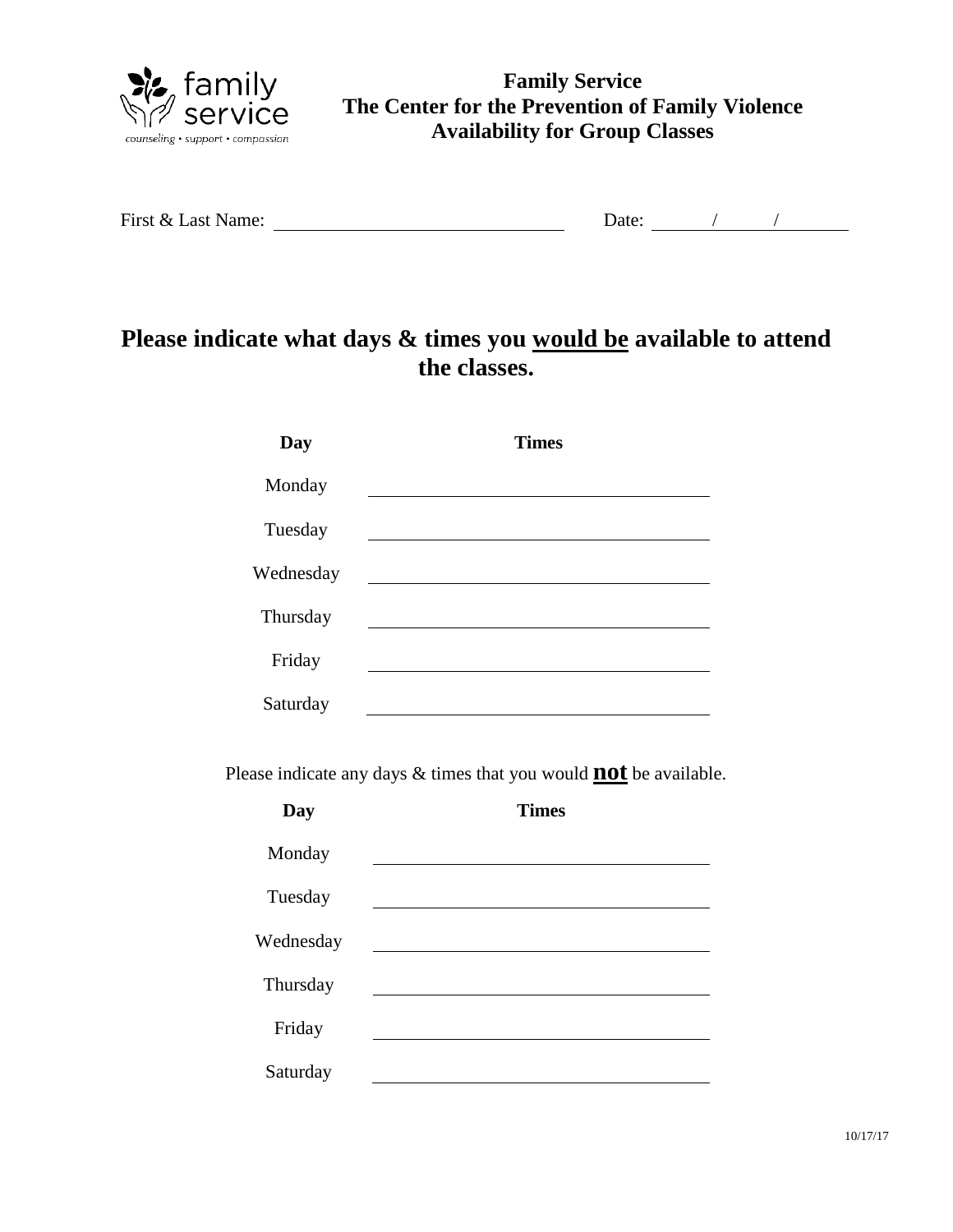| $\Box$                                                                                                                                                                                          |
|-------------------------------------------------------------------------------------------------------------------------------------------------------------------------------------------------|
| $\Box$                                                                                                                                                                                          |
| $\Box$                                                                                                                                                                                          |
| 0                                                                                                                                                                                               |
| $\Box$<br>$\Box$<br>$\Box$<br>$\Box$<br>$\Box$<br>$\Box$<br>$\Box$<br>$\Box$<br>$\Box$<br>$\Box$<br>$\Box$<br>$\Box$<br>$\Box$<br>$\Box$<br>$\Box$<br>О<br>$\Box$<br>$\Box$<br>О<br>$\Box$<br>Ω |
| Δ                                                                                                                                                                                               |

 $\Box$ 

 $\blacksquare$ 

 $\blacksquare$ 

 $\Box$ 

 $\Box$ 

 $\Box$ 

 $\Box$ 

 $\Box$ 

 $\Box$ 

 $\blacksquare$ 

 $\Box$ 

0<br>0<br>0

 $\Box$ 

 $\Box$ 

 $\begin{array}{c} \square \\ \square \end{array}$ 

 $\Box$ 

 $\Box$ 

 $\begin{array}{c} \square \\ \square \end{array}$ 

 $\Box$ 

 $\begin{array}{c} \square \\ \square \end{array}$ 

 $\Box$ 

 $\Box$ 

 $\blacksquare$ 

 $\blacksquare$ 

 $\Box$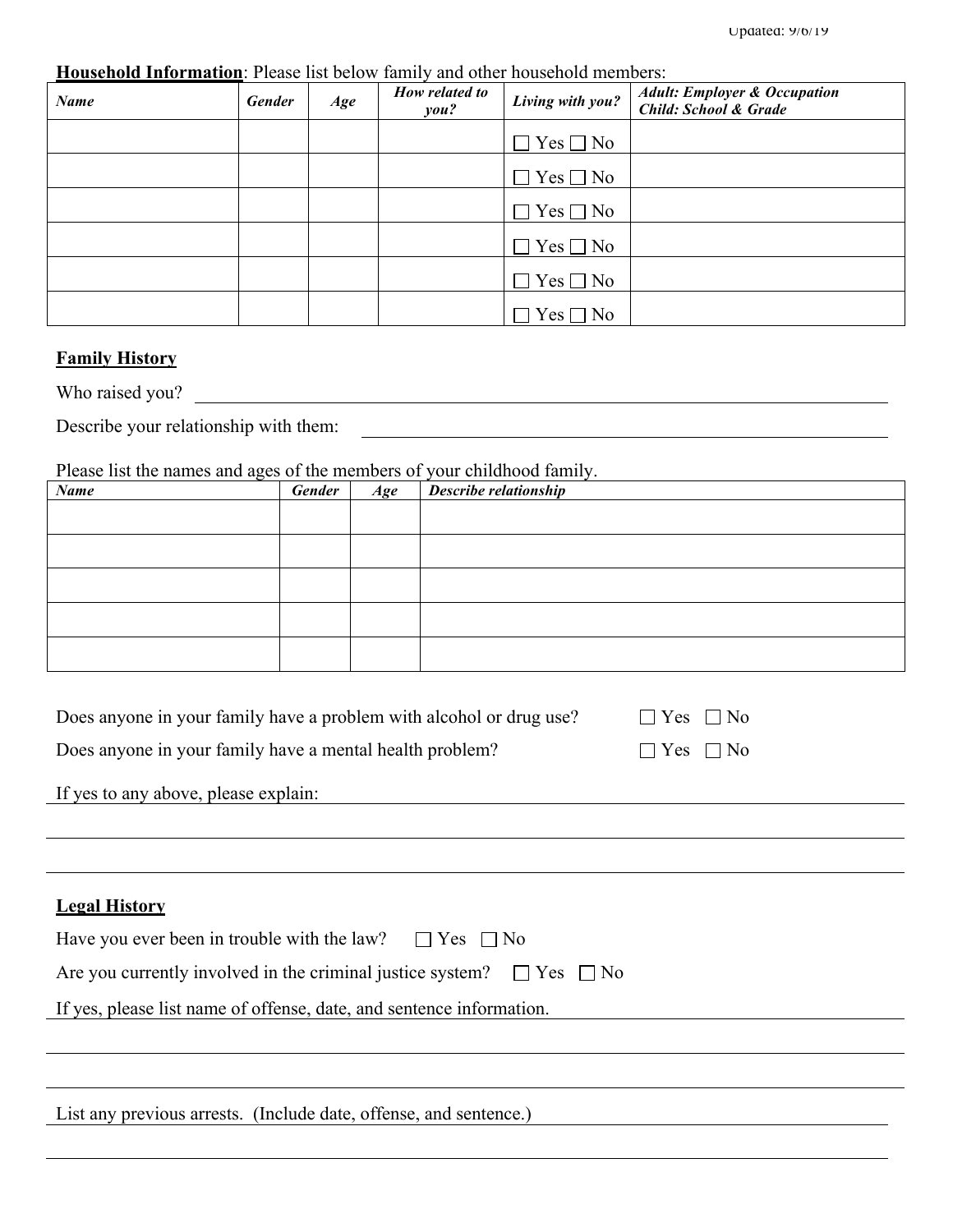$\Box$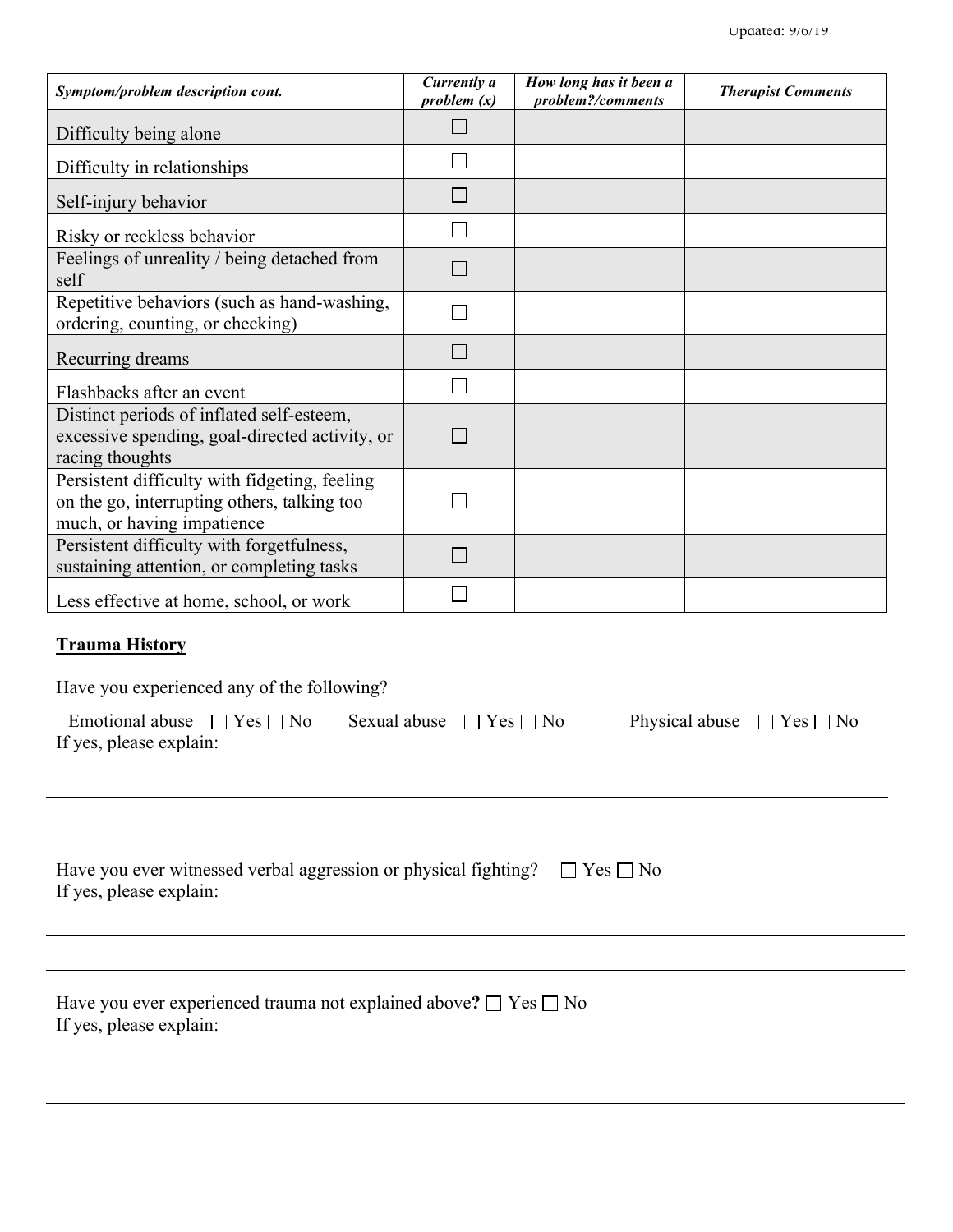**DODD** DODDDDD OD OOOOOOOOO OO OO

00000

00000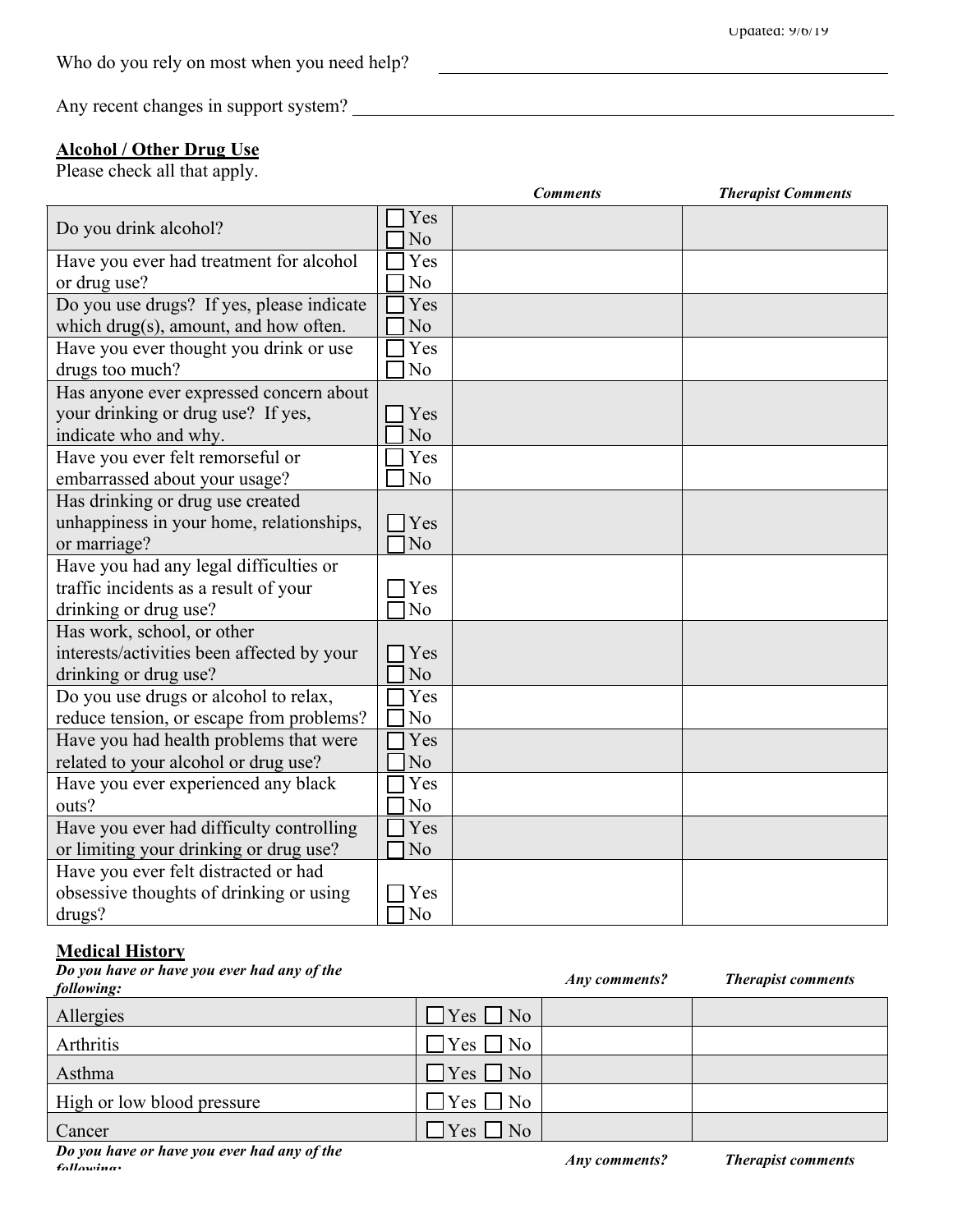## $\Box$  $\hfill \square$ 0000000000000  $\Box$  $\Box$  $\Box$  $\Box$  $\Box$  $\Box$  $\Box$  $\Box$  $\Box$  $\Box$  $\Box$ 000

 $\Box$ 

 $\Box$ 

 $\Box$ 

 $\Box$ 

 $\Box$ 

 $\Box$ 

 $\Box$ 

 $\Box$ 

 $\Box$ 

 $\Box$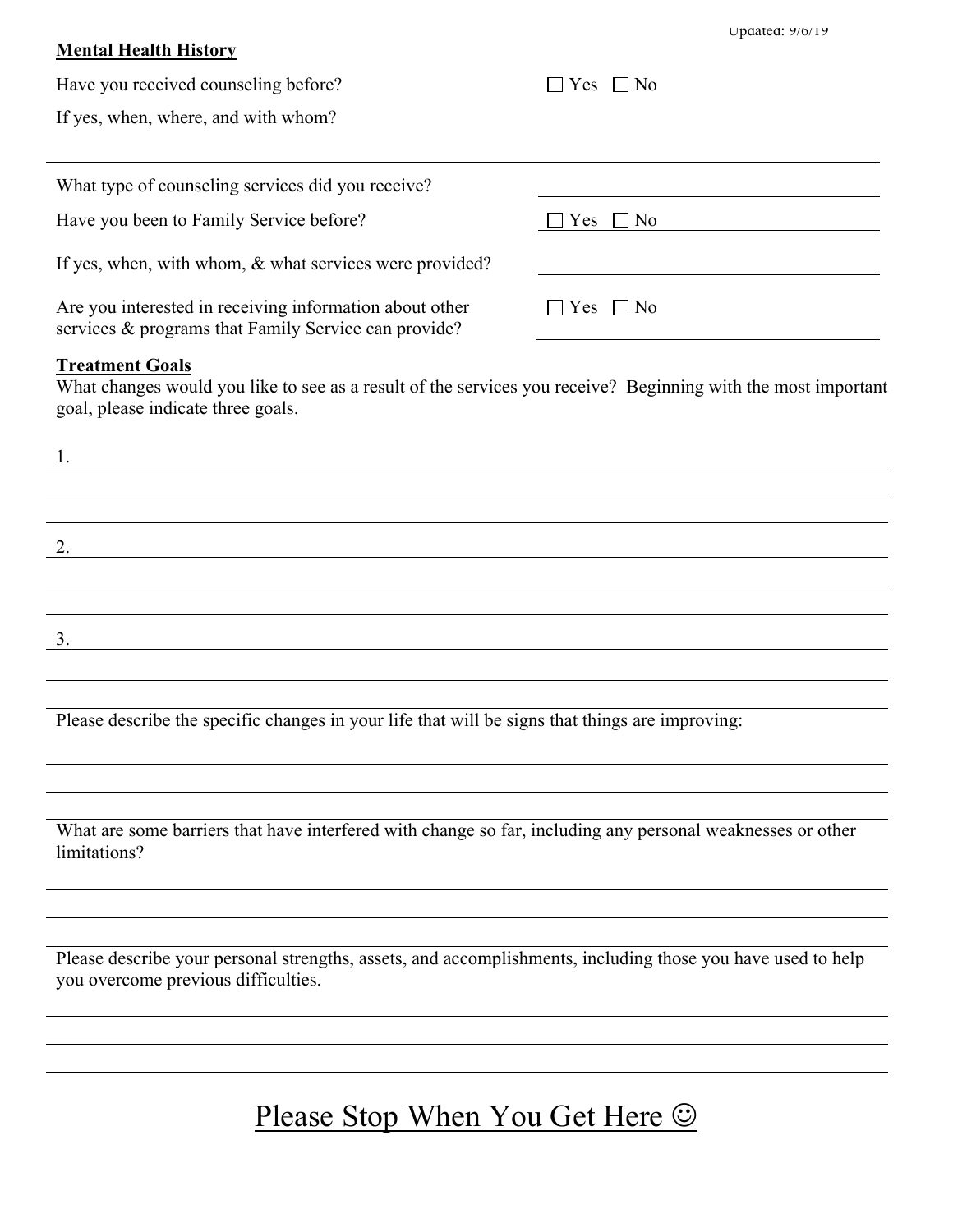

Purpose of internal or external referral: